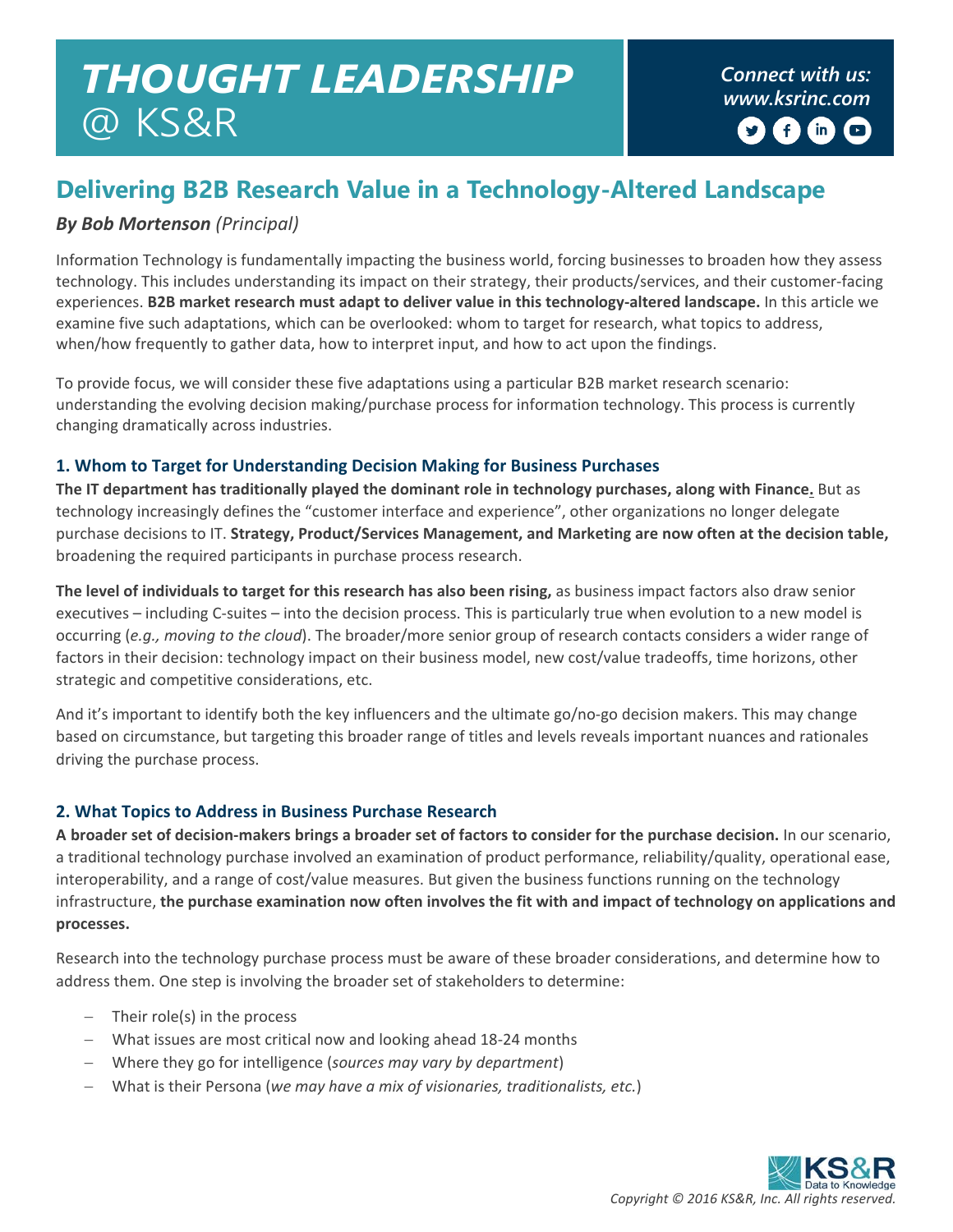Another step is probing into the stages of the decision process, understanding who is involved when and what are rough timeframes for moving from stage to stage. Also, **we need to understand the decision making criteria and protocols:** what "gates" must be cleared, when is a committee involved versus an individual decision maker, who has veto power, and what types of benchmarks and targets are used.

#### 3. **When/How Frequently to Gather Data Regarding the Business Purchase Process**

**Establishing a baseline understanding of the business purchase process can be done as part of an annual Customer Relationship Management research program.** CRM involves key customer contacts, and after gathering their input on the relationship, time can also be spent understanding the decision making topics described above for the purchase process.

There is no "right time" to establish this baseline understanding, but there can be triggers for when research should occur. One trigger is when new business or technology approaches are occurring: moving more aggressively into cloudbased offers, altering channel strategy, launching a new alliance, targeting a new customer class (*industry, geography, size*), or executing a major reorganization. In these cases, the prior purchase process may also change and researching new decision making dynamics becomes important.

The timing to assess impacts on decision making is not just at the launch of a new approach. For example, a cloud model can involve new lifecycle stages:

- There may be more consulting steps up front to assess evolution of customer infrastructure into the cloud.
- Standard product implementation phases are altered to reflect new software deployment, testing, and security in the cloud.
- And evolution in the cloud will likely occur on a different timetable than a company's pre-cloud upgrade schedule.

As such, research on how the purchase/decision process changes in moving to the cloud can occur early in that process (*planning/design*), and then during the ongoing management/evolution stages (*e.g., how are decisions made on upgrading an application running on the cloud, and who is involved*). **The timing of research must be sensitive to the lifecycle of the decision making process for technology purchases in a new business environment.** 

#### **4. How to Interpret Input on the Business Purchase Process**

We've discussed that the constituents, key considerations, timing, etc. involved in decision making in the business purchase process may change as a company moves into a new business model – such as the cloud. **But to understand what factors are priority influencers in making a cloud-related move, we should not only ask the respondent directly, we should also perform a derived impact analysis to uncover "hidden drivers" from the new model.** That is, respondents' experiences/feelings from past decision making may now be incomplete, and even misleading.

For instance, we may probe directly on critical factors assessed in the cloud evaluation, options considered and why rejected, but then also statistically analyze the key drivers. While infrastructure quality and price may have been priorities in the past, in the cloud it may instead be performance of business applications, ability to evolve and security.

A Bayesian Network analysis may uncover unanticipated interactions/influences among decision making variables. **And Persona analysis can reveal different classes of buyers for the new model.** For instance, as evolution of the cloud and applications running on it become critical to the business, a "Visionary" Persona class focused on knowing roadmaps/trends and strategic implications may emerge – perhaps including senior executives.